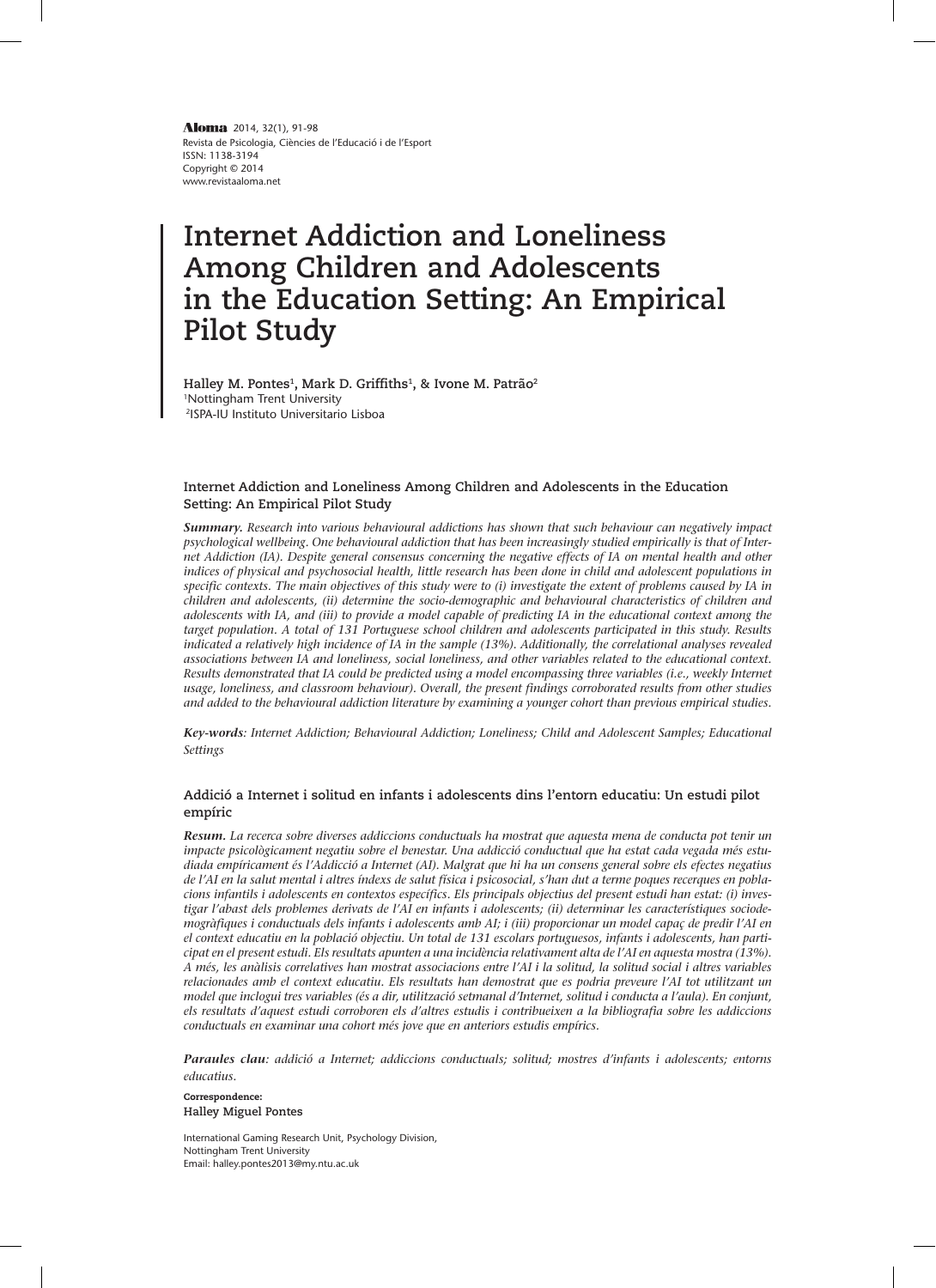#### **Introduction**

Since the mid-1990s, there has been an increasing number of studies examining the relationships between Internet addiction (IA) and various indices of psychological wellbeing (Kelley & Gruber, 2013; Kuss, Griffiths, Karila & Billieux, 2014). Several factors related to IA have been identified, such as attention deficit and hyperactive disorder (Yen, Ko, Yen, Wu & Yang, 2007), depression (Morrison & Gore, 2010; Pontes, Patrão & Griffiths, in press), loneliness (Moody, 2001; Yao & Zhong, 2014), low self-esteem (Niemz, Griffiths & Banyard, 2005), poorer physical health (Kelley & Gruber, 2013), and alexithymia (Dalbudak et al., 2013; De Berardis et al., 2009).

Attempts to establish causal relationships between psychosocial problems and IA are difficult as most studies are cross-sectional and only examine one cohort at a particular time (Chou, Condron & Belland, 2005; Morahan-Martin, 1999). It has been asserted that there might be four possible underpinning mechanisms capable of explaining associations between IA and psychopathology (Yen et al., 2008). Firstly, psychopathology may lead to the onset or persistence of IA on the first place. Secondly, IA may precipitate psychopathology. Thirdly, IA and psychopathology may increase vulnerability to each other. Finally, the shared risk factors, either genetic or environmental, lead to the onset or persistence of psychopathology and IA (Yen et al., 2008).

In relation to loneliness more specifically, it is generally thought that this variable plays an important role in the development of IA, and thus warrants further need to study this phenomena. In a meta-synthesis of qualitative studies on IA from 1996 to 2006 (Douglas et al. 2008), it was found that loneliness was one of the main antecedents of IA alongside feelings of isolation, low self-confidence, and low self-esteem. In fact, some authors found loneliness to be one of the best predictors of IA (Bozoglan, Demirer & Sahin, 2013; Caplan, 2002).

On the whole, there is little empirical investigation into the relationship between loneliness and IA. Despite this shortcoming in the literature, earlier studies tended to briefly describe loneliness as a possible outcome of IA in very speculative ways (Cooper, 1998; Kandell, 1998; Suler, 1999; Young, 1998b). However, more recent empirical studies have shed some light on the relationship between IA and loneliness (Bozoglan et al., 2013; Ceyhan & Ceyhan, 2008; Chen, 2012; Esen, Aktas & Tuncer, 2013; Odacı & Kalkan, 2010). The vast majority of studies to date have suggested strong links between these two variables.

Given the paucity of studies that have assessed the impact of loneliness in the development of IA – especially in younger populations and in the Portuguese context where little research has been done on behavioural addictions more generally – the present study aimed to investigate the relationships between IA and loneliness using a cross-sectional and exploratory design in a sample of children and adolescents.

In order to achieve the main objective, three research questions were formulated. More specifically: (i) given the scarcity of research on this topic in the Portuguese context, to what extent does IA constitute a problem?; (ii) what is the profile of individuals scoring highly on the Internet Addiction Test (IAT) (i.e., Internet addicts) compared to those that score lower (i.e., non-Internet addicts) in terms of socio-demographic factors, problematic behaviours and loneliness?; and (iii) which variables are the best predictors of IA in the educational context and how do they interplay with IA?

# **Methods**

#### *Ethical Statement*

All procedures followed were in accordance with the ethical standards of the responsible committee on human experimentation of the Instituto Superior de Psicologia Aplicada and with the Helsinki Declaration of 1975, as revised in 2000. Written informed consent was obtained from all participants for being included in the study.

#### *Sample, Procedure and Participants*

A self-selected sample comprising 131 Portuguese school children and adolescents in Lisbon participated in the study. Almost half of the total sample (48.1%) were male  $(n = 63)$ . Ages varied from 12 years (minimum) to 19 (maximum) years (Mean<sub>age</sub> = 14 years, SD = 1.39; see Table 1 for a more detailed description of the sample characteristics). Participants were from three different grades and were recruited in-class with authorisation from the school's principal, information and communications technology (ICT) teachers, and parents. The survey took place 15 minutes before the start of ICT classes where students were presented with the survey questionnaire (via an online link provided), and guided by the researcher's instructions regarding the nature of the study. Additionally, anonymity and confidentiality was stressed alongside a brief explanation of the voluntary nature of the study.

# *Measures*

*Socio-demographic variables:* Information was collected on nationality, gender, age, mobile Internet access, engagement in (offline) hobbies, academic study year, annual academic progression failure, and individual academic assessment failure. General problematic behaviour was assessed with questions relating to (i) subjective self-perceived victimisation of bullying and cyberbullying, (ii) classroom behaviour, (iii) social interactions, (iv) substance use, and (v) hours of weekly Internet usage.

*Internet Addiction*: The Internet Addiction Test (IAT) (Young, 1998a) consists of 20 self-report questions, rated on a six-point Likert scale. This test determines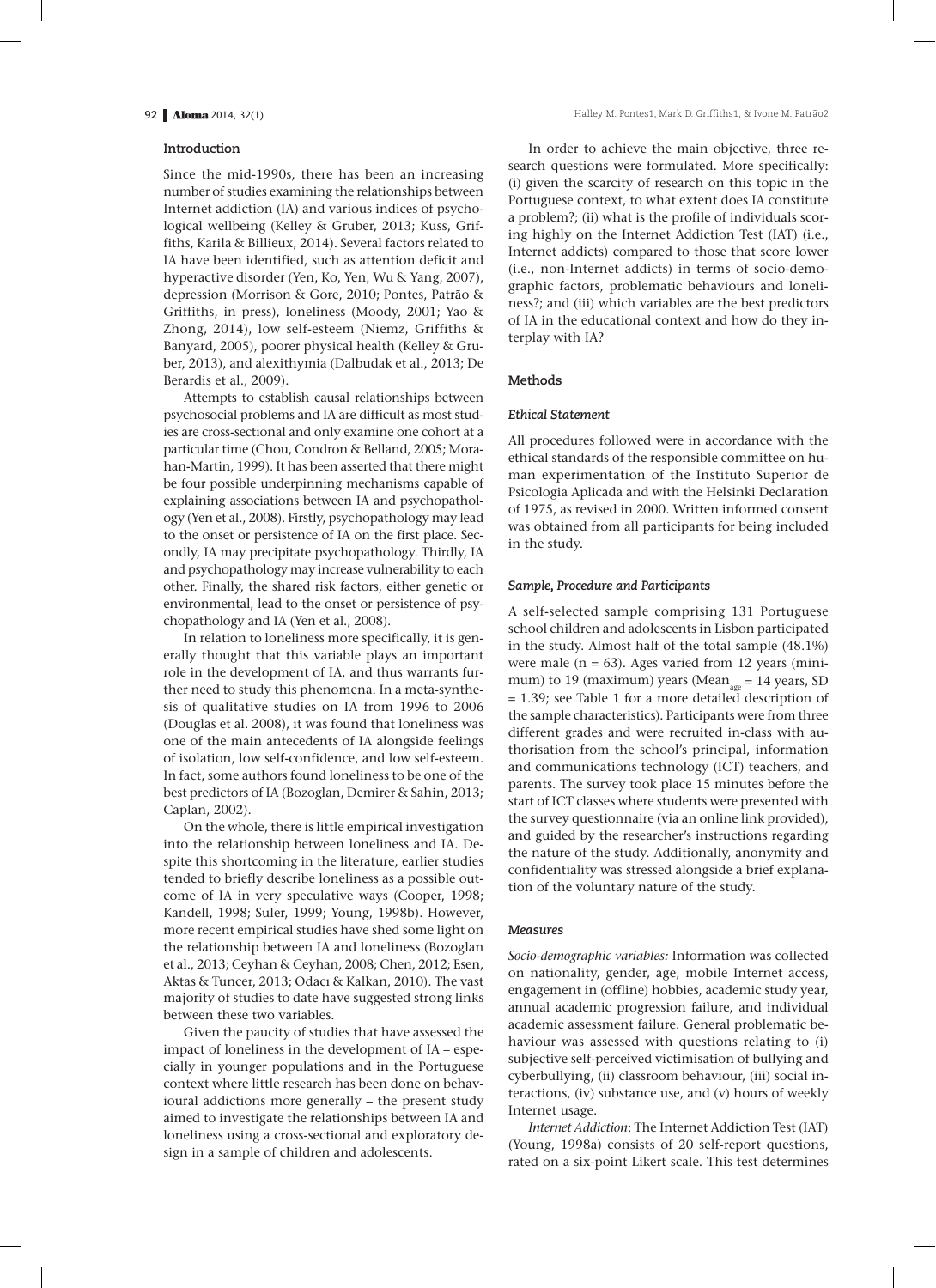the extent of problems caused by IA. Internet use can be classified by normal range (0-30), mild (31-49), moderate (50-79), and severe (80-100) (Young, 2011). However, it should be noted that no clinical or empirical cut-off points for the IAT have yet been psychometrically validated. Additionally, the Portuguese version used in this study has been previously validated, and has good psychometric properties (Pontes et al., in press). In the present study, the Cronbach's alpha was .90.

*Loneliness*: The 6-item De Jong Gierveld Loneliness Scale (De Jong Gierveld & Van Tilburg, 2006) is a valid and reliable tool for measuring overall, emotional, and social loneliness rated on a three-point Likert scale based on Weiss' (1973) theories, and can be used across all ages, and also to assess individual's subjective evaluations of the situations they are in. Overall loneliness relates to the sum scores of all six items, and ranges from 0 to 6, where 0 indicates no loneliness and 6 indicates severe loneliness. Items from the emotional loneliness scale include: "*I experience a general sense of emptiness*", "*I miss having people around*", and "*I often feel rejected*" while social loneliness comprises the following items: "*There are plenty of people I can rely on when I have problems*", "*There are many people I can trust completely*", and "*There are enough people I feel close to*". In this study overall loneliness as reflected by the six items was assessed. However, the authors proposed no cut-off scores for the short scale. Therefore, a cut-off of 6 points (maximum points possible to obtain) as indicative of severe loneliness was adopted. The Cronbach's alpha of the translated version used was .67.

# *Statistical Analysis*

Statistical analysis comprised (i) general descriptive statistical analyses, (ii) independent sample tests for mean comparisons alongside effect sizes, (iii) several correlational analyses, and a (iv) stepwise multiple regression with scores on the IAT as the outcome variable (i.e., dependent variable) using *IBM SPSS Statistics Version 21*. All statistical tests adopted a significance level of .05.

# **Results**

#### *Descriptive Statistics*

In terms of the extension of the problems caused by IA, using a cut-off of 80 points (Young, 2011), a relatively high percentage of the students (13%) were classed as 'severely addicted'  $(n = 17)$ . Furthermore, a small percentage of students (8.4%) appeared to be 's everely lonely'  $(n = 11)$ .

#### *Profile of Young Students with IA in the Sample*

According to the mean comparisons tests for independent samples that were performed (Table 2), ownership of a portable device with Internet access and loneliness

| Table 1. Socio-Demographic Characteristics of The Sample. |  |  |
|-----------------------------------------------------------|--|--|
|-----------------------------------------------------------|--|--|

| N                                                                  | 131             |
|--------------------------------------------------------------------|-----------------|
| Nationality (n, %)                                                 |                 |
| Portuguese                                                         | 118 (90.1)      |
| Portuguese & Other (not specified)                                 | 11(8.4)         |
| Other (not specified)                                              | 2(1.5)          |
| Gender (male, n, %)                                                | 63 (48.1)       |
| Age, years; Mean (SD)                                              | 14.3 (1.39)     |
| Owning a device with portable Internet access (n, %)               | 92 (70.2)       |
| Engagement in an offline hobby (yes, n, %)                         | 52 (39.7)       |
| Academic study year (n, %)                                         |                 |
| 7th grade                                                          | 15 (11.5)       |
| 8th grade                                                          | 57 (43.5)       |
| 9th grade                                                          | 59 (45)         |
| Annual academic progression failure (yes, n, %)                    | 47 (35.9)       |
| N° of Annual academic progression failure (n, %)                   |                 |
| 0                                                                  | 83 (63.4)       |
| 1                                                                  | 28 (21.4)       |
| 2                                                                  | 12(9.2)         |
| 3                                                                  | 6 (4.6)         |
| 4                                                                  |                 |
| 5                                                                  | 1(0.8)<br>1(.8) |
|                                                                    |                 |
| Number of assessment failures, Mean (SD)                           | 2.4(2.48)       |
| Assessment failures (yes, n, %)                                    | 89 (64.7)       |
| Perceived Victimisation of Bullying (n, %)                         |                 |
| Never                                                              | 92 (70.2)       |
| Sometimes                                                          | 29 (22.1)       |
| Very Often                                                         | 5(3.8)          |
| Almost always                                                      | 2(1.5)          |
| Always                                                             | 3(2.3)          |
| Perceived Victimisation of Cyberbullying (n, %)                    |                 |
| Never                                                              | 105 (80.2)      |
| Sometimes                                                          | 17(13)          |
| Very Often                                                         | 5(3.8)          |
| Almost always                                                      | 1(0.8)          |
| Always                                                             | 3(2.3)          |
| Classroom behaviour (n, %)                                         |                 |
| Very balanced                                                      | 46 (35.1)       |
| A bit balanced                                                     | 46 (35.1)       |
| Nor balanced nor disturbing                                        | 17 (13)         |
| A bit disturbing                                                   | 17 (13)         |
| Very disturbing                                                    | 5(3.8)          |
| Social Interactions (n, %)                                         |                 |
| Very sociable                                                      | 71 (54.2)       |
| A bit sociable                                                     | 37 (28.2)       |
| Nor sociable nor withdrawn                                         | 14 (10.7)       |
| A bit withdrawn                                                    | 6(4.6)          |
| Very withdrawn                                                     | 3(2.3)          |
| Substance Use (n, %)                                               |                 |
| I drink Alcohol and/or smoke cigarettes                            | 11(8.4)         |
| I do not drink alcohol nor smoke tobacco but have                  |                 |
| tried before                                                       | 28 (21.4)       |
| I use other substance or legal highs                               | 3 (2.3)         |
| I do not use other substances but have tried them at<br>least once | 14 (10.7)       |
| I have never tried any kind of substances                          | 75 (57.3)       |
| Weekly hours of Internet usage (n, %)                              |                 |
| Up to 5 hours                                                      | 50 (38.2)       |
| Between 5 and 10 hours                                             | 34 (26)         |
| Between 11 and 15 hours                                            | 13(9.9)         |
| Between 16 and 20 hours                                            | 12(9.2)         |
| More than 20 hours                                                 | 22 (16.8)       |

were the only variables that had a significant effect on IA. Therefore, those who owned a portable device with Internet access had significantly higher levels of IA compared to those who did not possess one (*t*[65.49]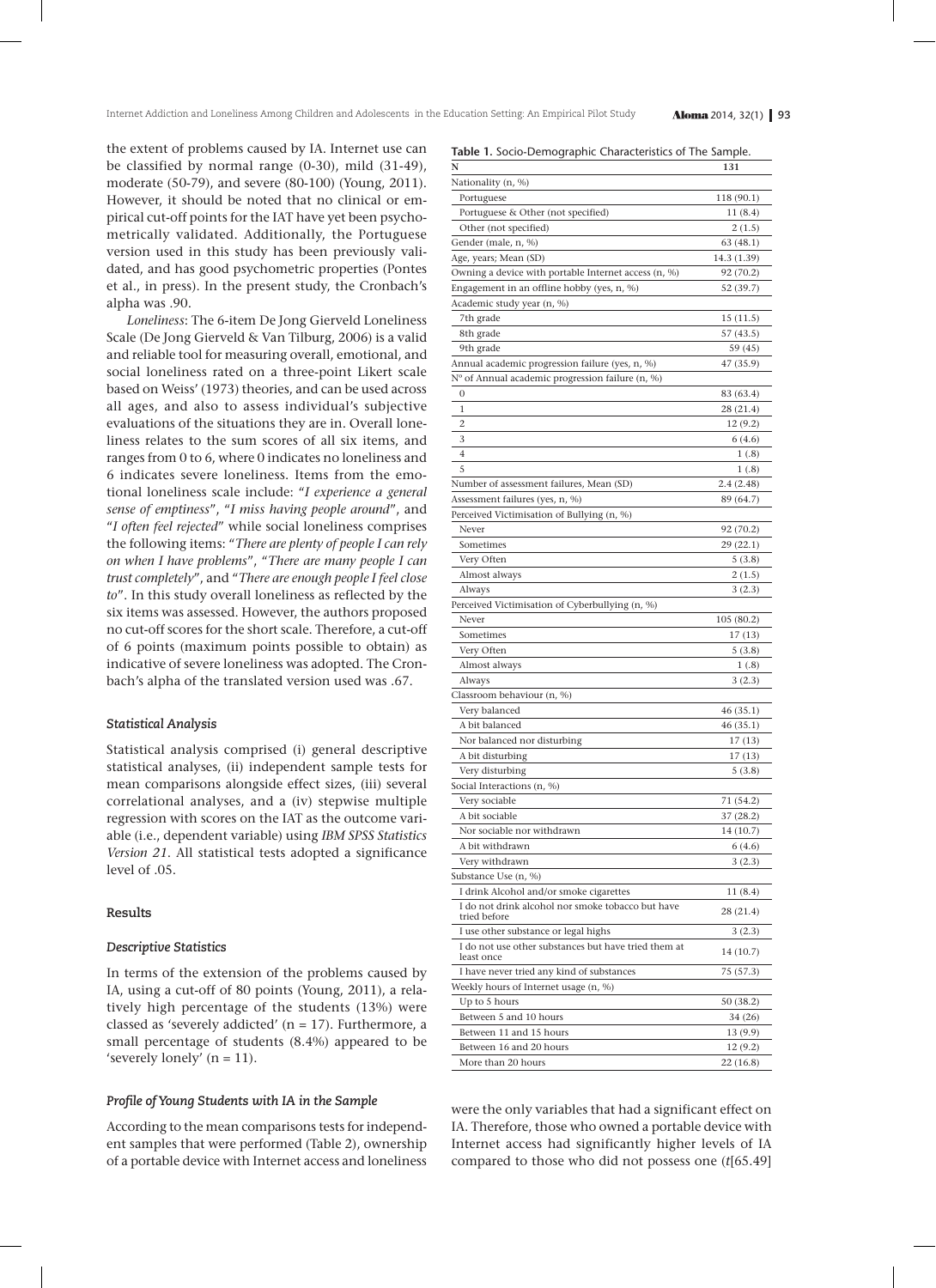$= 2.168$ ,  $p = .03$ ). Additionally, the effect size observed was medium  $(d = 0.42)$ . Results also showed that severely lonely students displayed higher levels of IA than those who were not lonely (*t*[12.07] = 3.765, *p* < .001), and the observed effect was large  $(d = 0.82)$ . Weekly hours of Internet usage also had a significant effect on IA (*H*[4] = 33.011, *p* < .001). Post-hoc pairwise comparisons with adjusted *p*-values showed there were significant differences in terms of addiction levels between students that surfed on the Internet for up to five hours per week, compared to those that surfed between five and ten hours per week (*p* < .001), as well as those that surfed more than 20 hours per week (*p* < .001).

The correlational analyses (Table 3) revealed statistically significant associations between IA and (i) weekly hours of Internet usage  $(r_s[131] = .459, p < .001)$ , (ii) loneliness (*r*[131] = .247, *p* = .004), (iii) social loneliness (*r*[131] = .273, *p* < .001), (iv) ownership of a portable device with Internet access  $(r_{\text{nb}}[131] = -.195,$  $p = 0.025$ , (v) increased subjective self-perceived victimisation of bullying  $(r[131] = .224, p = .010)$  and cyberbullying  $(r[131] = .295, p = 0.001)$ , and (vi) disturbed classroom behaviour  $(r[131] = .242, p = .005)$ . The coefficient of determination  $(R^2)$  for these variables were calculated in order to ascertain the amount of shared variability between them. In this case, IA shared from small to moderate percentages of variability with weekly hours of Internet usage (21.1%), loneliness (6.1%), social loneliness (7.5%), ownership of a portable device with Internet access (3.8%), increased subjective self-perceived victimisation of bullying (5.0%) and cyberbullying (8.7%), and disturbed classroom behaviours (5.9%).

#### *IA predictors: Stepwise Multiple Regression*

Based on previous theoretical assumptions and the findings from the correlational analyses, gender, age, hours of weekly Internet usage, classroom behaviour, and loneliness were used in a non-hierarchical stepwise multiple regression analysis to predict IA. The prediction model contained three out of the five predictors included, and was reached in three steps with gender

**Table 3.** Bootstrapped1 correlation matrix with Bias corrected accelerated 95% confidence interval between Internet addiction and the study variables.

| Internet<br>Addiction | <b>BCa 95% CI</b> | R <sub>2</sub> |
|-----------------------|-------------------|----------------|
| $.459**$              | .295, .598        | .211           |
| $.247**$              | .085, .403        | .061           |
| $.273**$              | .097, .437        | .075           |
| $-195*$               | $-.353, -.022$    | .038           |
| $.224**$              | .018, .394        | .050           |
| $.295**$              | .073, .482        | .087           |
| $.242**$              | .049415           | .059           |
| $-.003$               | $-169, 169$       |                |
| $-.008$               | $-185, .192$      |                |
|                       |                   |                |

Abbreviations: WHOIU: Weekly hours of Internet usage; OPDWIA: Owning a portable device with Internet access; PVOB: Perceived Victimisation of Bullying; PVOCB: Perceived Victimisation of Cyberbullying.

1. Bootstrap results are based on 1000 bootstrap samples.

Correlation is significant at .05

\*\* Correlation is significant at .01.

and age being removed from the model since they did not statistically predict IA in the present sample. Furthermore, the model with the three predictors (i.e., weekly Internet usage, loneliness, and classroom behaviour) was statistically significant, (*F*[3, 127] = 155.871,  $p < .001$ ), and accounted for approximately 26% of the variance of IA ( $R^2 = .260$ , Adjusted  $R^2 = .243$ ).

IA was primarily predicted by longer hours of Internet usage, and to a lesser extent by higher levels of loneliness, and disturbed classroom behaviours. The raw and standardized regression coefficients of the predictors together with their correlations with IA, their squared semi-partial correlations, and their structure coefficients are shown in Table 4. Weekly Internet usage received the strongest weight in the model followed by loneliness and classroom behaviour. With sizeable correlations between the predictors, the unique variance explained by each of the variables indexed by the squared semi-partial correlations, was relatively high: weekly Internet usage, loneliness, and classroom behaviour uniquely accounted for approximately 14.1%, 5.4%, 5.2% of the variance of IA. Additionally, weekly Internet usage, loneliness, and classroom behaviour each contributed 37.7%, 23.3%, and 22.8% respectively of the total variability of IA when holding all

| <b>Table 2.</b> Independent samples t tests for mean comparison of Internet Addiction and effect sizes. |  |  |  |  |  |  |  |  |  |  |
|---------------------------------------------------------------------------------------------------------|--|--|--|--|--|--|--|--|--|--|
|---------------------------------------------------------------------------------------------------------|--|--|--|--|--|--|--|--|--|--|

| Variable                   | Category       | n   | Mean  | <b>SD</b> | <b>SE</b> | F     | t       | df             | p      | Cohen's d |
|----------------------------|----------------|-----|-------|-----------|-----------|-------|---------|----------------|--------|-----------|
| Gender                     | Masculine      | 63  | 64.63 | 14.78     | 1.86      | .400  | .037    | 126.94         | .97    |           |
|                            | Feminine       | 68  | 64.54 | 17.05     | 1.70      |       |         |                |        |           |
| <b>OPDWIA</b>              | Yes            | 92  | 66.40 | 13.67     | 1.43      | 1.076 | 2.168   |                | .03    | 0.42      |
|                            | No             | 39  | 60.30 | 15.15     | 2.43      |       |         | 65.49          |        |           |
| Hobby Engagement           | Yes            | 52  | 63.71 | 14.47     | 2.01      | .012  | $-.566$ |                | .57    |           |
|                            | No.            | 79  | 65.16 | 14.38     | 1.61      |       |         | 108.52         |        |           |
| <b>ACPF</b>                | Yes            | 47  | 63.64 | 14,85     | 2.17      | .557  | $-.556$ | 91.35          | .58    |           |
|                            | No             | 84  | 65.12 | 14.12     | 1.54      |       |         |                |        |           |
| <b>Assessment Failures</b> | Yes            | 89  | 64.74 | 14.35     | 1.52      | .133  | $-.179$ | 79.65          | .85    |           |
|                            | No             | 42  | 64.26 | 14,51     | 2.24      |       |         |                |        |           |
| Loneliness                 | Yes            | 11  | 79    | 13.22     | 3.99      |       |         | 3.765<br>12.07 | $-.01$ | 0.82      |
|                            | N <sub>o</sub> | 120 | 63.26 | 23.75     | 1.26      | .135  |         |                |        |           |

Abbreviations: **ACPF**: Annual academic progression failure; **OPDWIA**: Owning a portable device with Internet access.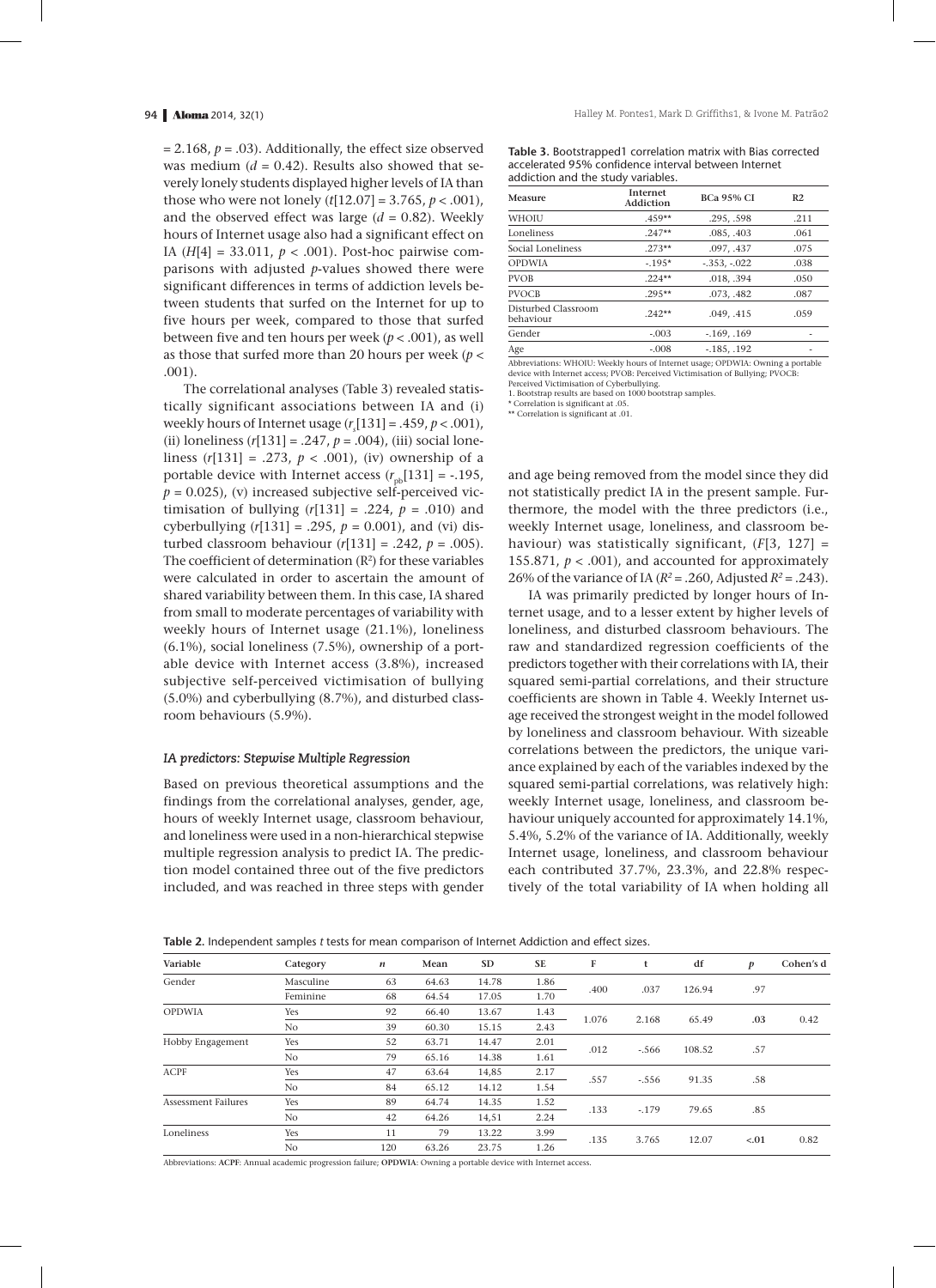| Model                                                                                               |        | $SE-b$ | Beta | Pearson r | $sr^2$ | Structure<br>Coefficient |
|-----------------------------------------------------------------------------------------------------|--------|--------|------|-----------|--------|--------------------------|
| Constant                                                                                            | 45.139 | 3.217  |      |           |        |                          |
| Weekly Internet<br>Usage*                                                                           | 3.635  | .737   | .377 | .392      | .141   | .769                     |
| Loneliness*                                                                                         | 1.920  | .630   | .233 | .247      | .054   | .484                     |
| Classroom behaviours*                                                                               | 2.836  | .950   | .228 | .242      | .052   | .475                     |
| المنافرة المتعارض والمتناقص والمتحدث والمتحدث والمتحدث والمتحدث والمتحدث والمتحدث والمتحدث والمتحدث |        |        |      | .         |        |                          |

#### **Table 4.** Stepwise Regression Results

Note. The outcome (i.e., dependent variable) was Internet Addiction.  $R^2 = .260$ , Adjusted  $R^2 = .243$ . sr<sup>2</sup> is the squared semi-partial correlation

 $*_{p}$  < .01.

other independent variables present in the model constant as given by the obtained standardised beta weights for the present model.

The raw regression coefficients indicated the predicted change in the outcome (i.e., IA) for every unit increase in that predictor. Weekly Internet usage was associated with a partial regression coefficient of 3.635, and means that for every additional point within this variable, there would be an expected increase of 3.64 points on IA levels. For loneliness, every additional point in this variable leads to an expected increase 1.92 points on IA levels, while every additional point in classroom behaviour leads to an expected increase of 2.84 points on IA levels.

#### **Discussion**

The present study sought to answer three important research questions. The first question investigated whether IA poses a problem in a sample of Portuguese school children and adolescents. The findings suggest that IA exists in the educational setting and has a relatively high prevalence rate within the sample observed. More specifically, approximately  $13\%$  (n = 17) of the total sample appeared to be 'severely addicted' to the Internet as measured by the IAT. This rate mirrors those reported elsewhere (Anderson, 2001; Koronczai et al., 2011; Li winko, Krajewska-Kułak & Łukaszuk, 2011; Lin, Ko & Wu, 2011; Niemz et al., 2005). Additionally, it was found that 8.4% of the sample  $(n = 11)$  also appeared to be 'severely lonely'.

In relation to the second research question, a trend within the sample was observed in terms of IA. Participants displaying high levels of IA were more likely to (i) own a portable device with Internet access, (ii) use the Internet for longer weekly hours, (iii) be lonely and socially lonely, (iv) perceive themselves as bullying and cyberbullying victims in the educational setting, and (v) report more 'disturbing' classroom behaviour.

Previous studies have investigated possible underlying factors associated with IA (Cooper, 1998; Young, Cooper, Griffiths-Shelley, O'Mara & Buchanan, 2000). According to Cooper (1998), accessibility, affordability, and anonymity play an important role in the development of IA. In light of this, it is not surprising that students that reported owning a portable device with Internet access and surfing for longer hours displayed higher levels of IA. This is because these internet-enabled devices increase online accessibility and in some cases lead to overexposure to the Internet – that in turn may facilitate IA. A recent study (Harwood, Dooley, Scott & Joiner, 2014) supports this as strong associations were found between smart-device involvement and IA as measured by the IAT in a sample of 274 Internet users. Predictably, IA was associated with higher weekly hours of Internet use, and this finding also mirrors findings from other similar studies (Bakken, Wenzel, Götestam, Johansson & Øren, 2009; Caplan, Williams & Yee, 2009; Chou & Hsiao, 2000; Kittinger, Correia & Irons, 2012; Tonioni et al., 2012; Wei, Chen, Huang & Bai, 2012).

In relation to the association between IA and loneliness, studies have consistently reported links between high levels of Internet use, IA, and loneliness (Kandell, 1998; Kim, LaRose & Peng, 2009; Kraut et al., 1998; Lemmens, Valkenburg & Peter, 2009; Moody, 2001; Yao & Zhong, 2014). A possible implication of this association is that lonely Internet addicts may find the quick boost produced by the mood-altering online experiences very enjoyable and thereby are likely to repeat the experience again (Cooper, 1998), thus perpetuating the extent of Internet's deleterious effects in their lives. Nevertheless, the findings in the present study linking IA and loneliness appear to be in line with the aforementioned studies. However, the present findings do not corroborate those reported by Hardie and Ming (2007) who found in an online sample of 96 adults that Internet addicts as measured by the IAT, appeared to be more emotionally lonely but not socially lonely. In relation to the few studies examining IA and bullying (Guan & Subrahmanyam, 2009; Wood, 2008) or cyberbullying (Eksi, 2012; Guan & Subrahmanyam, 2009), none of these empirically assessed the relationships and interactions between these variables.

Notwithstanding these gaps in the literature, previous research suggested that repeated school-based offline bullying (Juvonen & Gross, 2008), computer proficiency, and increased time spent online (Hinduja & Patchin, 2008; Smith et al., 2008) were associated with a heightened risk for cyberbullying. Therefore, these links could partially explain some of the associations found in the present study. Irrespective of that, the findings linking victimisation of bullying and cyberbullying with IA warrants further investigation as the more prevailing concern for these behaviours is the deleterious effects that victimisation has on the mental, emotional, and social development of its victims (Guan & Subrahmanyam, 2009). On the other hand, it could be speculated that the Internet might act as a coping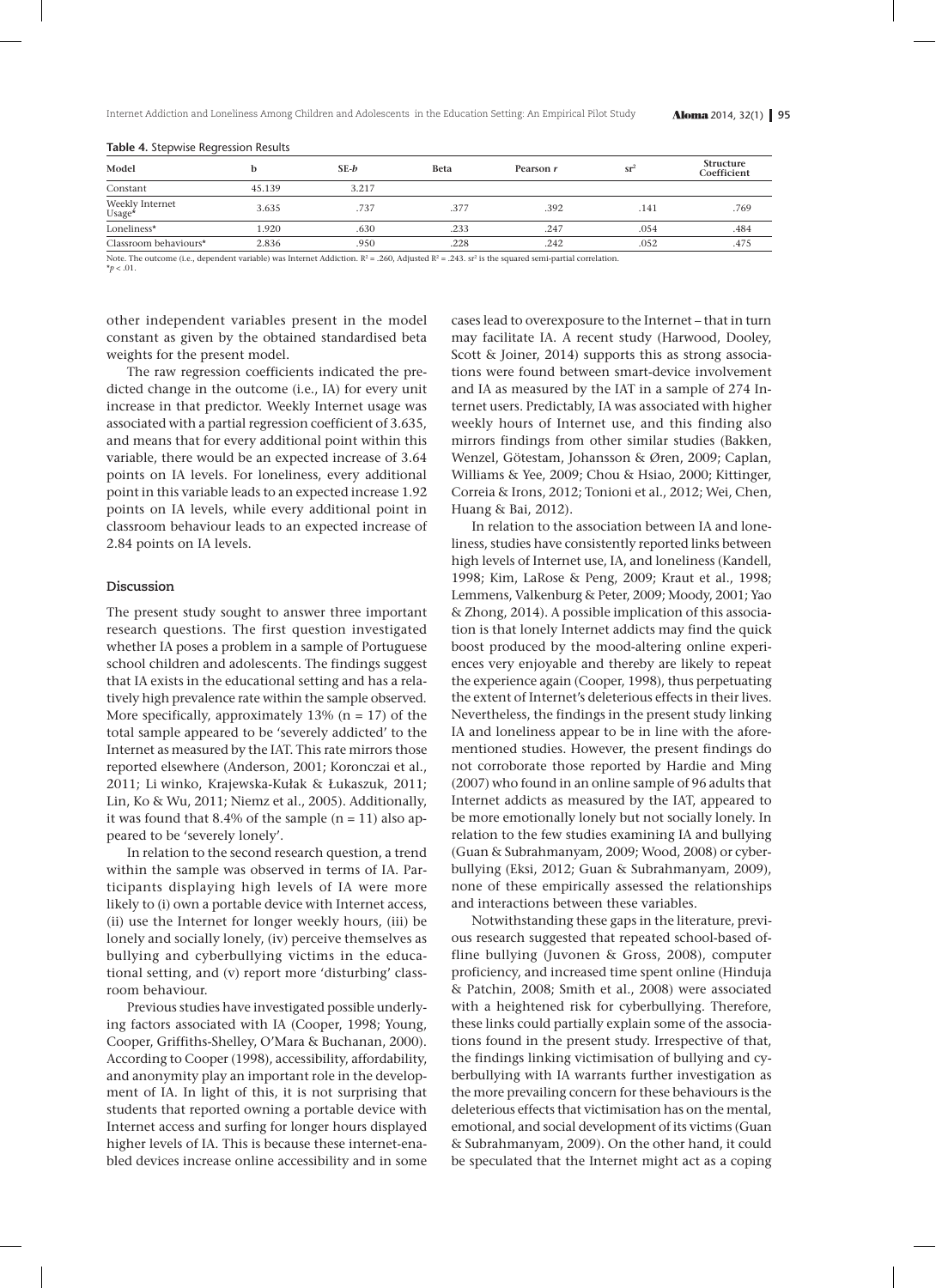mechanism for these students, therefore partially explaining their increased levels of IA.

Another novel aspect of this study was the association between IA and disturbed classroom behaviour. Participants reporting having disturbed classroom behaviours scored higher on the IAT. To the author's knowledge, no previous study investigated these two specific variables. Therefore, the present findings should be corroborated by future research examining the characteristics of young students' educational behaviour regarding IA.

Overall, the results from the second research question [i.e., what is the profile of individuals scoring highly on the IAT compared to those that score lower in terms of socio-demographic factors, problematic behaviours and loneliness?] might prove insightful for professionals working in the educational context as it has a potential to help them better understand some of the characteristics associated with IA.

Another aim of the present study was to provide a set of variables that could constitute as a model for predicting IA in an educational context. Moreover, the results from the multiple regression analysis yielded a model with three optimal predictors (i.e., weekly Internet usage, loneliness, and classroom behaviour) that accounted for approximately 26% of the variance of IA. Weekly Internet usage was the best predictor, followed by loneliness and classroom behaviour.

These findings partially corroborate the cognitivebehavioural model of pathological Internet use (Davis, 2001) as loneliness could play an important role in IA as a distal cause. This is because when lonely people are not successful in their offline interactions, they attribute their failure as due to their lack of social skills, in turn increasing IA. Loneliness may also directly influence preferences for online interaction, since lonely individuals feel they can interact with others and express themselves better online than offline (McKenna, Green & Gleason, 2002). The results of the present study demonstrated that weekly Internet usage, loneliness, and classroom behaviour contributed 37.7%, 23.3%, and 22.8% respectively of the total variability of IA.

In sum, the present findings highlight the importance and need to further study IA in earlier ages and in different contexts as most of the studies carried out in this area usually survey older adult samples in nonspecific contexts. As previously noted by some authors (Ang, Chong, Chye & Huan, 2012), there is limited research on this topic using adolescent samples as most of the studies examining the relationship between loneliness and IA has focussed on undergraduate students rather than adolescents.

As with any other studies, the present study is not without its limitations. Firstly, the sample size should be taken into account when it comes to generalising the results to the normative population. Secondly, the limitations of self-report methodologies (e.g., response bias, social desirability, etc.) should be taken into account as they might interfere with the strength of our results. Thirdly, bullying, cyberbullying, and classroom

behaviours were assessed by non-standardised psychometric tools, therefore the strength of the associations between these variables and IA should be cautiously interpreted.

As a concluding note for future studies aiming to investigate IA in the educational context, it is suggested that the use of larger and more representative samples be employed and also the use of standardised psychometrically sound tools to assess the interplay between the variables, as opposed to the assessment of constructs by means of self-devised questions. It is hoped that this study can help professionals in the educational field to better understand and prevent IA among school children and adolescents given that previous research has tended to focus on adult samples.

### **References**

- Ak, Ş., Koruklu, N., & Yılmaz, Y. (2013). A study on Turkish adolescent's Internet use: possible predictors of Internet addiction. *Cyberpsychology, Behavior, and Social Networking, 16*(3), 205-209.
- Anderson, K. J. (2001). Internet use among college students: An exploratory study. *Journal of American College Health, 50*(1), 21-26.
- Ang, R. P., Chong, W. H., Chye, S., & Huan, V. S. (2012). Loneliness and generalized problematic Internet use: Parents' perceived knowledge of adolescents' online activities as a moderator. *Computers in Human Behav· ior, 28*(4), 1342-1347.
- Bakken, I. J., Wenzel, H. G., Götestam, K. G., Johansson, A., & Øren, A. (2009). Internet addiction among Norwegian adults: a stratified probability sample study. *Scandinavian Journal of Psychology, 50*(2), 121- 127.
- Bozoglan, B., Demirer, V., & Sahin, I. (2013). Loneliness, self-esteem, and life satisfaction as predictors of Internet addiction: A cross-sectional study among Turkish university students. *Scandinavian Journal of Psychology, 54*(4), 313-319.
- Caplan, S. E. (2002). Problematic Internet use and psychosocial well-being: development of a theorybased cognitive-behavioral measurement instrument. *Computers in Human Behavior, 18*(5), 553-575.
- Caplan, S. E., Williams, D., & Yee, N. (2009). Problematic Internet use and psychosocial well-being among MMO players. *Computers in Human Behavior, 25*(6), 1312-1319.
- Ceyhan, A. A., & Ceyhan, E. (2008). Loneliness, depression, and computer self-efficacy as predictors of problematic internet use. *CyberPsychology & Behavior, 11*(6), 699-701.
- Chen, S.-K. (2012). Internet use and psychological well-being among college students: A latent profile approach. *Computers in Human Behavior, 28*(6), 2219- 2226.
- Chou, C., Condron, L., & Belland, J. C. (2005). A review of the research on Internet addiction. *Educational Psychology Review, 17*(4), 363-388.
- Chou, C., & Hsiao, M. (2000). Internet addiction, usage,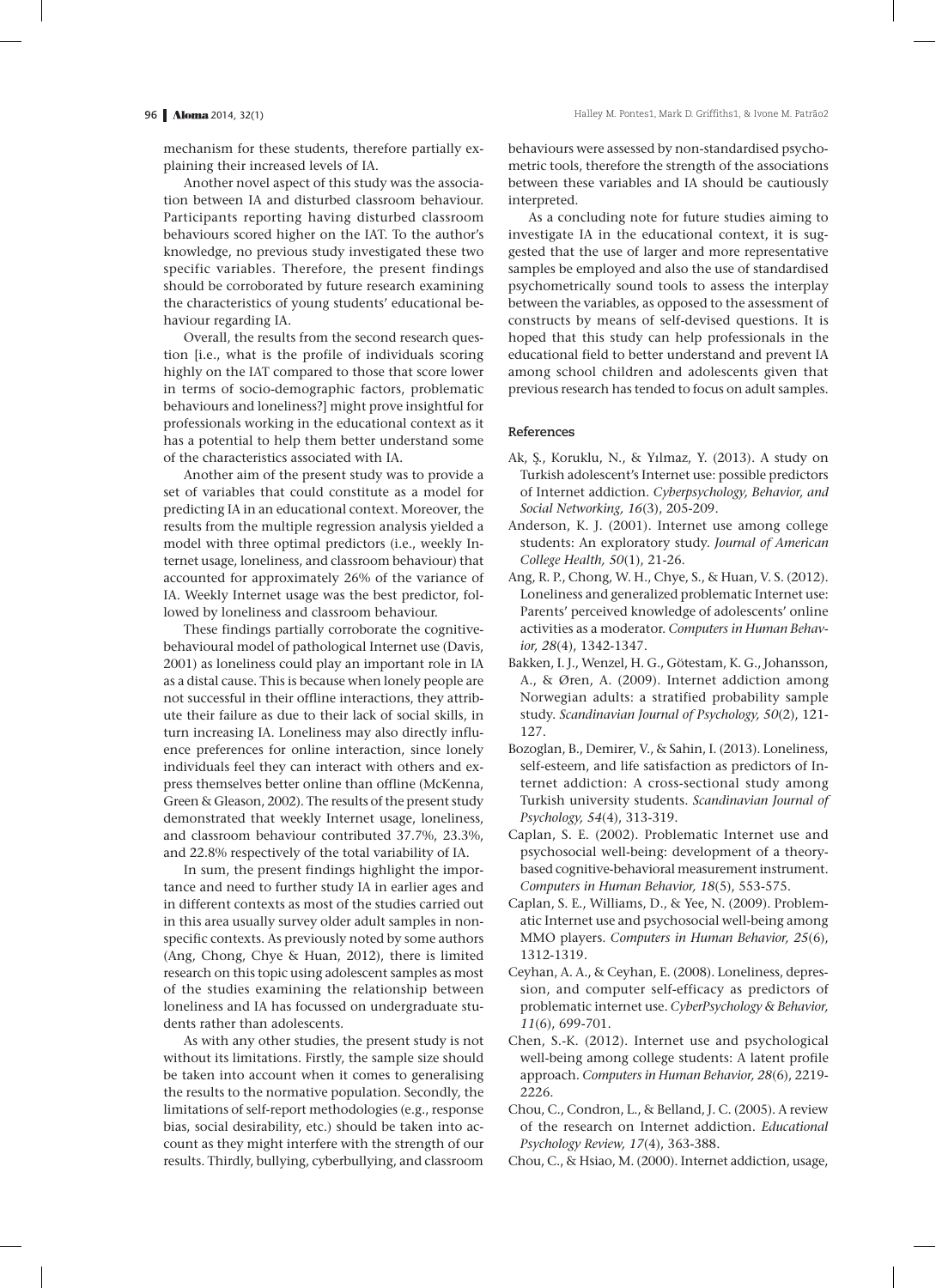gratification, and pleasure experience: the Taiwan college students' case. *Computers & Education, 35*(1), 65-80.

- Cooper, A. (1998). Sexuality and the Internet: Surfing into the new millennium. *CyberPsychology & Behavior, 1*(2), 187-193.
- Dalbudak, E., Evren, C., Aldemir, S., Coskun, K. S., Ugurlu, H., & Yildirim, F. G. (2013). Relationship of Internet Addiction Severity with Depression, Anxiety, and Alexithymia, Temperament and Character in University Students. *Cyberpsychology, Behavior, and Social Networking, 16*(4), 272-278.
- Davis, R. A. (2001). A cognitive-behavioral model of pathological Internet use. *Computers in Human Be· havior, 17*(2), 187-195.
- De Berardis, D., D'Albenzio, A., Gambi, F., Sepede, G., Valchera, A., Conti, C. M., . . . Salerno, R. M. (2009). Alexithymia and its relationships with dissociative experiences and Internet addiction in a nonclinical sample. *CyberPsychology & Behavior, 12*(1), 67-69.
- De Jong Gierveld, J., & Van Tilburg, T. (2006). A 6-item scale for overall, emotional, and social loneliness confirmatory tests on survey data. *Research on Aging, 28*(5), 582-598.
- Eksi, F. (2012). Examination of Narcissistic Personality Traits' Predicting Level of Internet Addiction and Cyber Bullying through Path Analysis. *Educational Sciences: Theory and Practice, 12*(3), 1694-1706.
- Esen, B. K., Aktas, E., & Tuncer, I. (2013). An Analysis of University Students' Internet Use in Relation to Loneliness and Social Self-efficacy. *Procedia-Social and Behavioral Sciences, 84*, 1504-1508.
- Guan, S. A., & Subrahmanyam, K. (2009). Youth Internet use: risks and opportunities. *Current Opinion in Psychiatry, 22*(4), 351-356.
- Hardie, E., & Ming, Y. T. (2007). Excessive Internet Use: The Role of Personality, Loneliness and Social Support Networks in Internet Addiction. *Australian Journal of Emerging Technologies & Society, 5*(1), 34-47.
- Harwood, J., Dooley, J. J., Scott, A. J., & Joiner, R. (2014). Constantly connected-The effects of smart-devices on mental health. *Computers in Human Behavior, 34*, 267-272.
- Hinduja, S., & Patchin, J. W. (2008). Cyberbullying: An exploratory analysis of factors related to offending and victimization. *Deviant behavior, 29*(2), 129-156.
- Juvonen, J., & Gross, E. F. (2008). Extending the school grounds?—Bullying experiences in cyberspace. *Jour· nal of School Health, 78*(9), 496-505.
- Kandell, J. J. (1998). Internet addiction on campus: The vulnerability of college students. *CyberPsychology & Behavior, 1*(1), 11-17.
- Kelley, K. J., & Gruber, E. M. (2013). Problematic Internet use and physical health. *Journal of Behavioral Addictions, 2*(2), 108-112.
- Kim, J., LaRose, R., & Peng, W. (2009). Loneliness as the cause and the effect of problematic Internet use: The relationship between Internet use and psychological well-being. *CyberPsychology & Behavior, 12*(4), 451-455.
- Kittinger, R., Correia, C. J., & Irons, J. G. (2012). Relationship between Facebook use and problematic Internet use among college students. *Cyberpsychology, Behavior, and Social Networking, 15*(6), 324-327.
- Koronczai, B., Urbán, R., Kökönyei, G., Paksi, B., Papp, K., Kun, B., . . . Demetrovics, Z. (2011). Confirmation of the three-factor model of problematic internet use on off-line adolescent and adult samples. *Cyberpsy· chology, Behavior, and Social Networking, 14*(11), 657- 664.
- Kraut, R., Patterson, M., Lundmark, V., Kiesler, S., Mukophadhyay, T., & Scherlis, W. (1998). Internet paradox: A social technology that reduces social involvement and psychological well-being? *American Psychologist, 53*(9), 1017.
- Kuss, D. J., Griffiths, M. D., Karila, L., & Billieux, J. (2014). Internet Addiction: A Systematic Review of Epidemiological Research for the Last Decade. *Current Pharmaceutical Design*.
- Lemmens, J. S., Valkenburg, P. M., & Peter, J. (2009). Development and validation of a game addiction scale for adolescents. *Media Psychology, 12*(1), 77-95.
- Li winko, J., Krajewska-Kułak, E., & Łukaszuk, C. (2011). Internet addiction among academic youth in Białystok. *Progress in Health Sciences, 1*(1), 124-130.
- Lin, M.-P., Ko, H.-C., & Wu, J. Y.-W. (2011). Prevalence and psychosocial risk factors associated with Internet addiction in a nationally representative sample of college students in Taiwan. *Cyberpsychology, Behavior, and Social Networking, 14*(12), 741-746.
- McKenna, K., Green, A. S., & Gleason, M. E. J. (2002). Relationship formation on the Internet: What's the big attraction? *Journal of social issues, 58*(1), 9-31.
- Moody, E. J. (2001). Internet use and its relationship to loneliness. *CyberPsychology & Behavior, 4*(3), 393- 401.
- Morahan-Martin, J. (1999). The relationship between loneliness and Internet use and abuse. *CyberPsychol· ogy & Behavior, 2*(5), 431-439.
- Morrison, C. M., & Gore, H. (2010). The relationship between excessive Internet use and depression: a questionnaire-based study of 1,319 young people and adults. *Psychopathology, 43*(2), 121-126.
- Niemz, K., Griffiths, M. D., & Banyard, P. (2005). Prevalence of pathological Internet use among university students and correlations with self-esteem, the General Health Questionnaire (GHQ), and disinhibition. *CyberPsychology & Behavior, 8*(6), 562-570.
- Odacı, H., & Kalkan, M. (2010). Problematic Internet use, loneliness and dating anxiety among young adult university students. *Computers & Education, 55*(3), 1091-1097.
- Pontes, H. M., Patrão, I. M., & Griffiths, M. D. (in press). Portuguese validation of the Internet Addiction Test: An empirical study. *Journal of Behavioral Addictions*.
- Smith, P. K., Mahdavi, J., Carvalho, M., Fisher, S., Russell, S., & Tippett, N. (2008). Cyberbullying: Its nature and impact in secondary school pupils. *Journal of Child Psychology and Psychiatry, 49*(4), 376-385.
- Suler, J. (1999). To get what you need: Healthy and